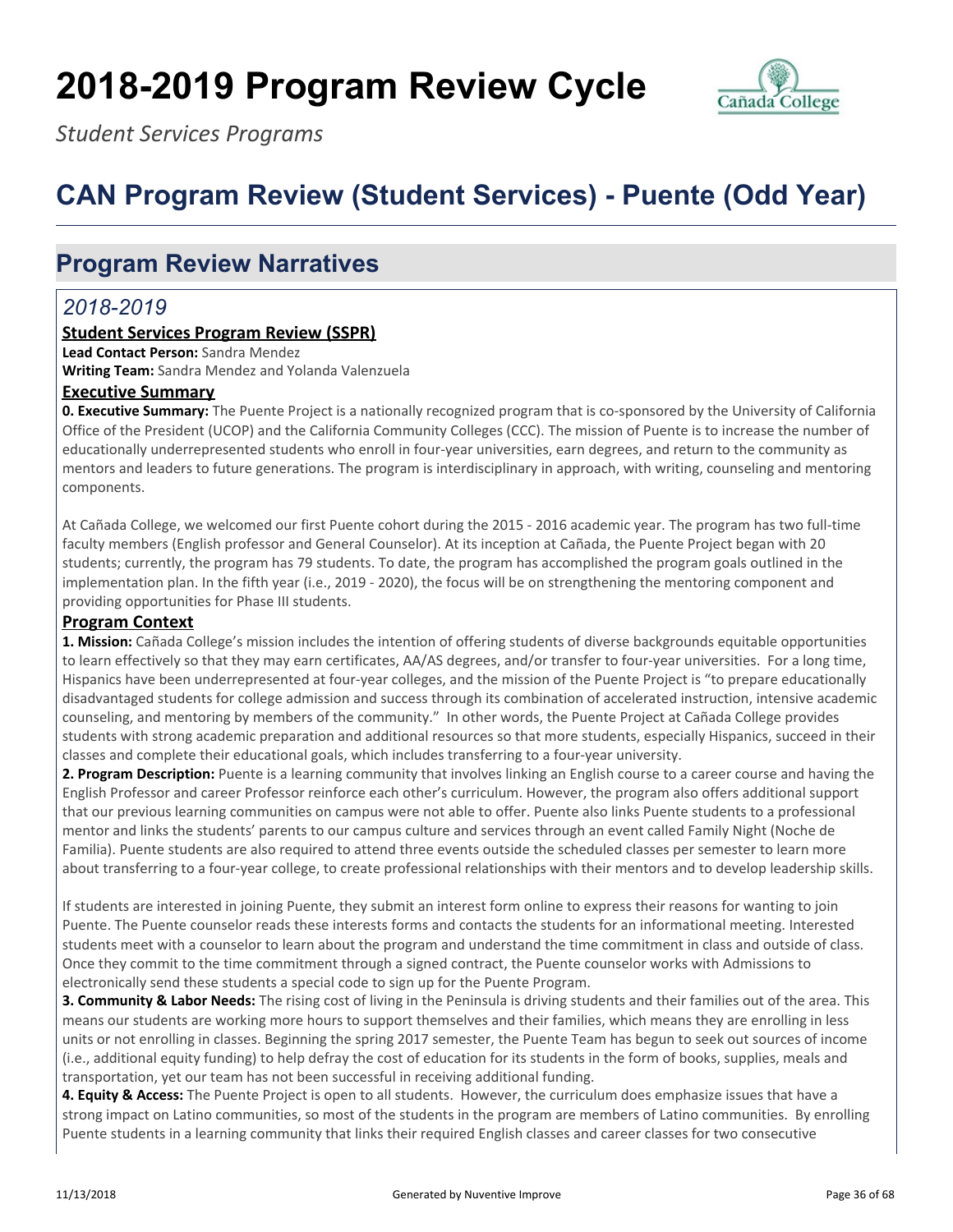semesters, the program is creating a consistent and supportive community of peers of instructors.

Research data on our campus has shown that, in general, students have more success in their overall courses if they complete their English and math requirements at the beginning of their college careers. Our program makes sure that the Puente students complete two English requirements within one year. In a similar fashion, the two career classes expose students to different majors and fields so that they may make informed decisions about their academic paths sooner in their academic careers. The instructor of the career courses is also the Puente Counselor for these students for several years until the Puente students successfully transfer to a four-year university. The consistent and proactive counseling that the Puente counselor provides helps the Puente students navigate our local community college system and the greater UC, CSU and private school transfer systems. This consistent counseling component is key to the transfer of all of our Puente students.

Our program also trains mentors who have earned a college degree to provide support to our students. The Puente English instructor and the Puente counselor coordinate events for two consecutive semesters for the mentors to attend so that they may build a trusting relationship with the students and their parents. The Puente English instructor and Puente counselor also offer assistance to the mentors during their one-year commitment. Each student (mentee) is matched with a mentor in the fall semester, and this mentor/mentee relationship continues through the spring semester.

#### **Looking Back**

#### **4. Major Accomplishments:** Puente at Cañada College

Yolanda Valenzuela and Sandra Mendez were excited to announce that Cañada College would be welcoming its first Puente Cohort during the fall 2015 semester. As members of the Puente writing team, they were both actively involved in making this goal a reality for two years.

It all started in the fall 2013 semester when Yolanda Valenzuela presented the Puente Program to the Student Equity Committee. Her goal was to show how Puente would greatly benefit our students at Cañada College. Ann Romero, the UC Berkeley Puente representative, came to the campus that same semester to do a Puente presentation for faculty, staff, other administrative leaders and potential mentors.

After the presentation, Yolanda Valenzuela received very strong support for Puente from all full-time English faculty, some adjunct English faculty, Student Equity Committee members, counselors, and potential mentors on campus, yet there was a lot of work to be done. The first step was to write a Puente proposal. During the spring 2014 and fall 2014 semesters a Puente writing team was formed to create the proposal that was shared at all of the planning councils and committees on campus.

On April 6, 2015, the contract between the Puente Statewide office and Cañada College was officially signed. Yolanda and Sandra soon started to recruit students for their first Puente cohort. They are definitely proud to be serving as the first Puente Program Co-Coordinators at Cañada College. The Puente Program at Cañada College updated this contract with the Puente Statewide Office in 2018 after the first three years of the program. The only major difference in the newest contract is that the Puente Statewide office is recommending that Cañada College contribute more funding for the required events outside of class. In other words, this contribution would go from \$5,000 to \$7,000.

#### Professional Development

Our MOU with the Puente Statewide office encourages and supports ongoing professional development opportunities. Each semester, the Puente Co-Coordinators attend the regional trainings to learn how to run an effective program that includes instruction and effective student support services. The cost of these professional development opportunities is paid by the Puente Statewide office. This means our campus saves on the cost of the flights and hotel each year. Moreover, the Puente Co-Coordinators serve various roles on campus where they work with non-Puente students who benefit from having culturallytraining faculty members on campus.

#### Transferring to Four-Year Universities

During the spring 2018 semester, three of our students transferred to four year universities (i.e., UC San Diego, CSU East Bay, and Santa Clara University). These students were eligible to receive their Associate Degrees as well as many on campus and off campus scholarships. This example demonstrates that the Puente model works in successfully working to improve Latino graduation rates. We expect to have more students transfer during the spring 2019 semester.

#### Puente Club

During the spring 2016 semester, students from the 2015-2016 Puente class founded the first Puente Club on campus. The goals of the Puente Club are the following: 1. increase transfer opportunities within the Puente community; 2. foster ongoing development of our educational and personal growth; 3. develop our leadership skills as we begin to give back to our communities; 4. inform club members of academic, social and community activities.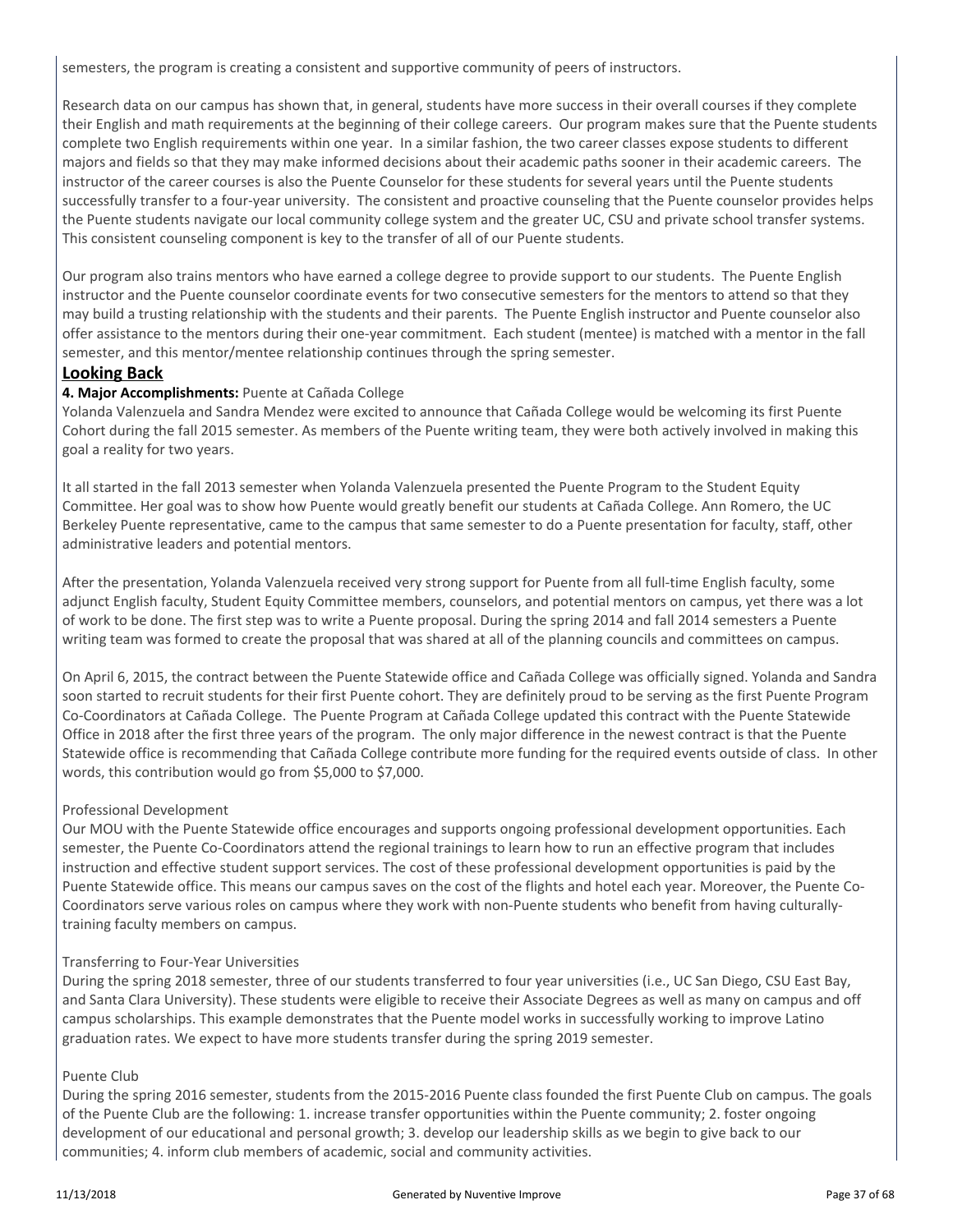Due to the strong student leadership and support of the club co-advisors, the Puente club was awarded the "Outstanding New Club" award during the 2015 -2016 ASCC Leadership Awards ceremony. The Puente Club president was also awarded the "Emerging Leader of the Year." In 2016-17 one of the Puente Club members was awarded the "Most Involved Leader" award during the 2016-2017 ASCC Leadership Awards ceremony. During the 2017-2018 our Puente Club was awarded the "Outstanding Club Event of the Year" for working collaboratively with other clubs on campus (GSA, Dreamers, Black Student Union, and Latinx), plus our new Puente Club President also received the "Emerging Leader of the Year" Award. These experiences demonstrate that Puente Program is developing new leaders on campus.

The Puente Club also provides an avenue for students in Phase 3 of Puente (i.e., those students who have completed the required two-semester counseling course and English course sequence) to remain connected to Puente. The club is also open to all students. This means non-Puente Program students can participate and connect with the faculty advisors and their fellow peers. The Puente Club leaders are actively involved with the Associated Students of Cañada College (ASCC) activities and they learn leadership skills.

#### Puente Events

In addition to the academics, there are multiple out-of-class events, activities, and field trips that make the Puente Project experience a unique and holistic program for our Puentistas. These activities serve to strengthen the interpersonal skills, create the 'familia' environment, and to expand the knowledge and horizons of our Puente students. While field trips, events, and activities may change from year-to-year, there are a few staple, cornerstone Puente Project activities that are part of the Puente Project tradition statewide. These events are well attended by Puente students, mentors and campus administrators.

Fall Semester Activities: Fort Miley ropes course Mentor Mixers Transfer motivational conference Noche de Familia

Spring Semester Activities: Mentor mixers University campus tours End-of-the-Year Celebration

#### Phase III

The Puente Program is comprised of three phases: Phase I: students are enrolled in English 847 and Career 137 during the fall semester; Phase II: students are enrolled in English 100 and Career 110 during the spring semester; and, Phase III: these are students who have completed Phase I and Phase II. Students in Phase III continue to receive academic, career, personal, and transfer counseling until they transfer to a four-year college or university. As a result, these students are highly encouraged and supported to take on campus leadership roles, apply for scholarship opportunities, take honors-level courses, and take part in transfer, career and outreach opportunities.

The information below shows the leadership roles our Puente students have taken on campus.

2015 - 2016: Puente Club President Puente Club Secretary Puente Club Treasurer Puente Club Inter-Club Council Liaison (ICC) representative Dreamers Club Secretary 5 Puente students were awarded a scholarship and recognized at the Scholarship and Transfer Recognition achievement ceremony

2016 - 2017: ASCC Commissioner of Publicity (spring 2017) formerly served as ASCC senator (fall 2016) Dreamers Club President Puente Club President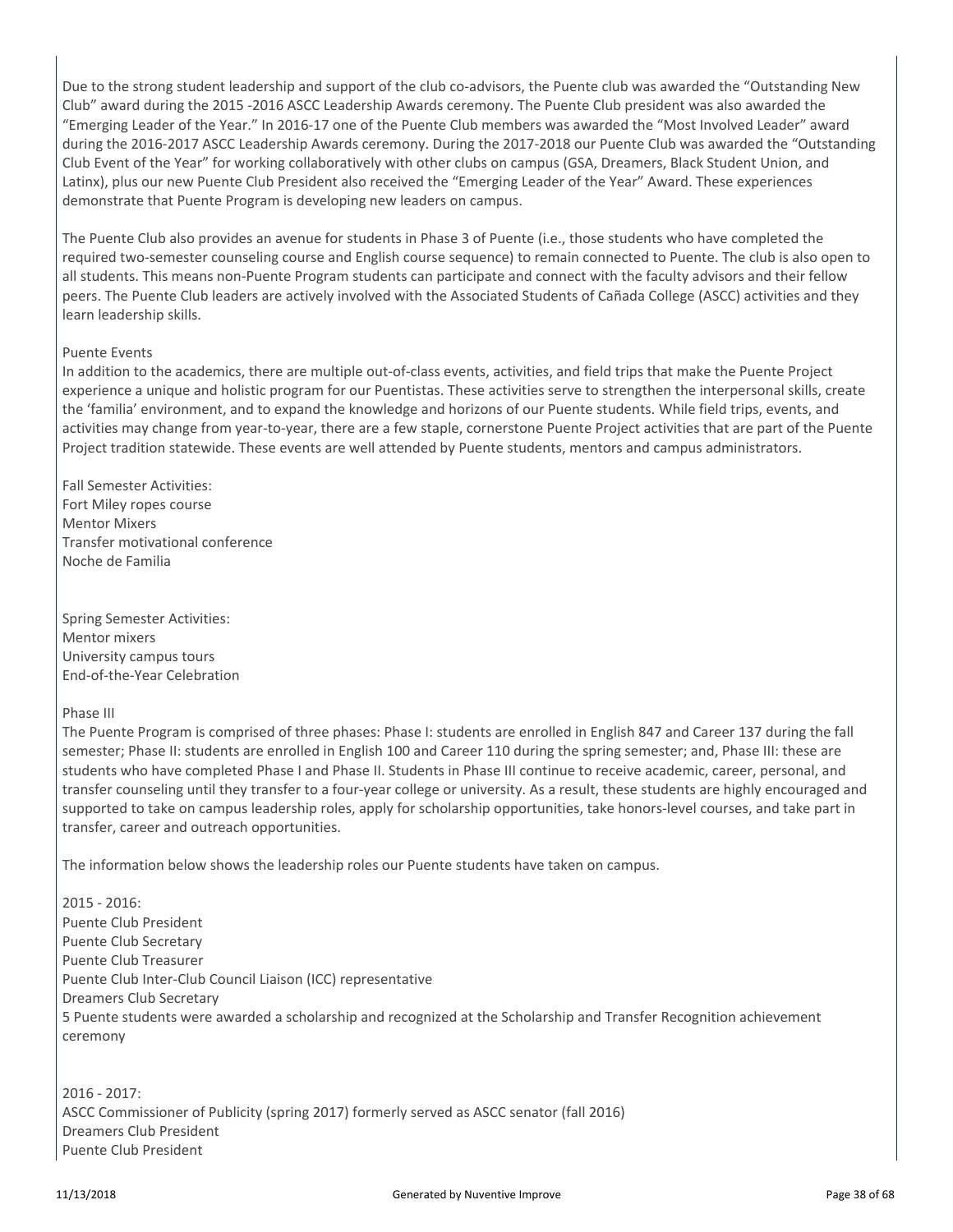Puente Club Secretary Puente Club Treasurer 2 Puente Club Inter-Club Council Liaison (ICC) representatives 12 Puente students were awarded a scholarship and recognized at the Scholarship and Transfer Recognition achievement ceremony

2017 - 2018: Puente Club President Puente Club Secretary Puente Club Treasurer 2 Puente Club Inter-Club Council Liaison (ICC) representatives ASCC Senator Dreamers Club Secretary 9 Puente students were awarded a scholarship and recognized at the Scholarship and Transfer Recognition achievement ceremony

2018 - 2019: Puente Club President Puente Club Secretary Puente Club Treasurer 2 Puente Club Inter-Club Council Liaison (ICC) representatives ASCC Vice President ASCC Commissioner of Marketing and Design

#### UC Riverside Puente Leadership Conference

Each year Puente students statewide get the opportunity to apply to attend the week-long UCR Puente Leadership Conference (UCRP). This conference is held during the summer at the University of California, Riverside. This has been an incredibly powerful program and many of the alumni have successfully transferred to several four-year universities, becoming highly active on the campuses and in their communities, while creating lifelong networks with their fellow alum.

Students from our 2015-2016, 2016-2017, and 2017-18 Puente cohorts successfully applied and represented our Puente Program at the UC Riverside Puente Leadership conference during the summer semesters. After doing so, they came back equipped to take on various leadership projects on campus. Some of these leadership roles include the President of the Dreamers Club, several positions in the Puente Club, and the ASCC Commissioner of Marketing and Design. These students have also motivated their fellow peers to get involved on campus and take advantage of campus programs and resources.

Attendance of Cañada College Puente Students at the UC Riverside Leadership Conference:

Spring 2016

1 student was selected to represent the Cañada College Puente Program at UC Riverside

Spring 2017

2 students were selected to represent the Cañada College Puente Program at UC Riverside

Spring 2018

2 students were selected to represent the Cañada College Puente Program at UC Riverside

#### Honors Transfer Program

Given that the mission of the Puente Project is "to prepare educationally disadvantaged students for college admission and success through its combination of accelerated instruction, intensive academic counseling, and mentoring by members of the community," our goal as Puente Co-Coordinators was to expose our Puente students to honors-level curriculum. As a result, each spring semester Puente Phase II students automatically earn one unit of honors-level credit upon successful completion of the Career 110 Honors Colloquium in Career and Personal Development: Transfer Essentials and Planning course. They also get the opportunity to work with their English professor to create an Honors Contract that will allow them to earn honors credit for their English 100 course.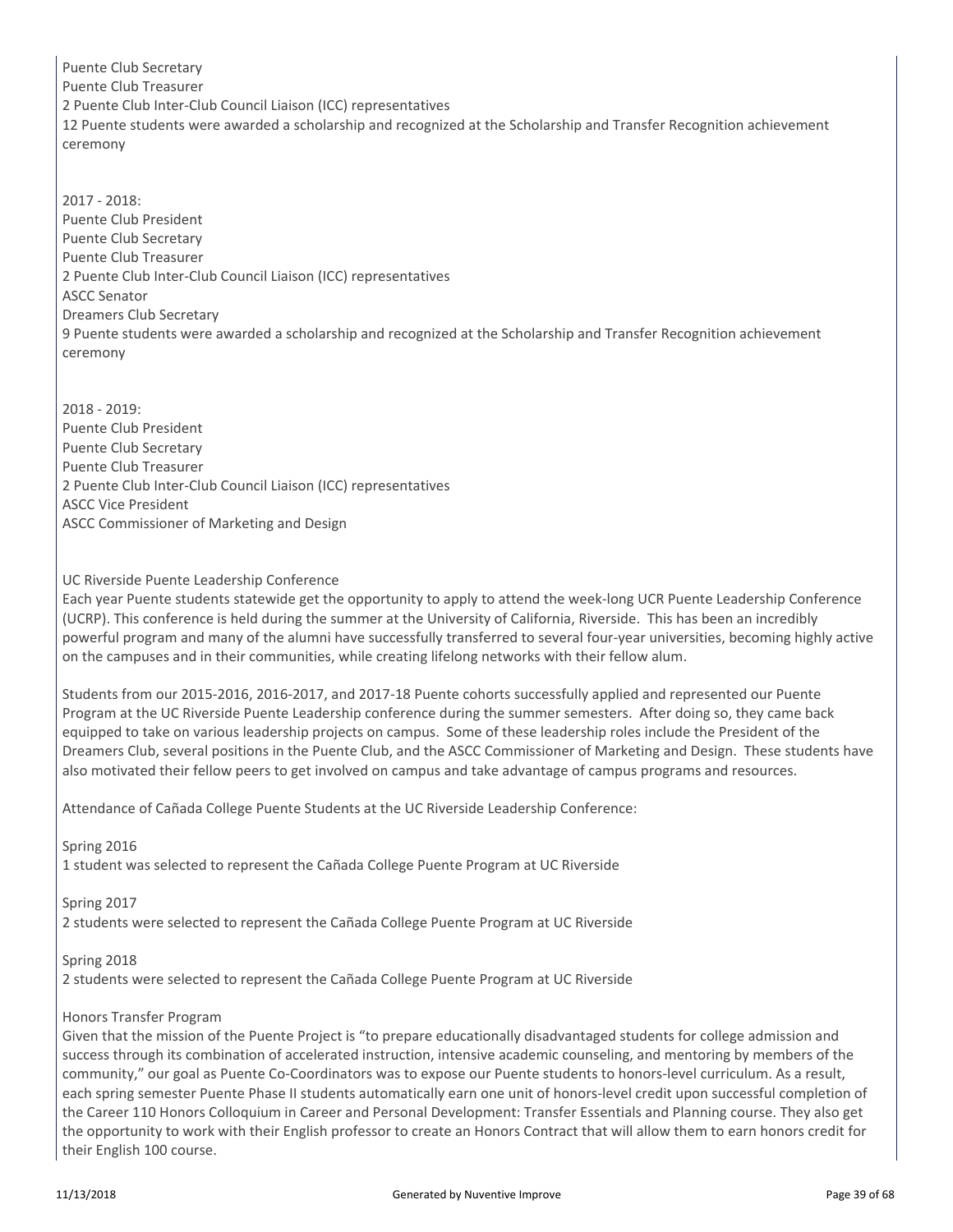During the 2015-2016 academic year, one of our Puente students earned 4 honors-level units, and she continued to take honorslevel courses during the semesters that followed. Before she transferred to a four-year university last spring 2018, she had accumulated enough honors-level units to graduate from the Cañada College Honors Program. In spring 2018, three additional Puente students were enrolled in honors-level courses. These experiences demonstrate the need to provide our Puente students with high level expectations as well as high level support.

**5. Impact of Resource Applications:** Office Assistant II Puente Position

In fall 2015, the Puente program was implemented at Cañada College and required, per the Regents of the University of California contract, clerical assistance of at least 10 hours a week; however, our Puente team was not successful in getting this position funded during the fall 2015, spring 2016 and fall 2016 semesters. As a result, the Puente Co-Coordinator/Counselor took on the additional administrative duties below to support the services in our program:

1. Be the first point of contact for the Puente program and begin the special enrollment process

2. Exchange information with college staff and others regarding Puente program services

3. Organize paperwork related to Puente field trips (e.g., Ropes Course and Motivational Conference) and on-campus group activities

4. Assist with implementing Puente program events (e.g., Noche de Familia, Mentor/Mentee mixers, End of the year celebrations).

5. Screen calls, visitors and electronic inquiries to provide policy and procedural information about the Puente Program

6. Set up and track budget expenditures and files

7. Use a database and a variety of computer software to set up, track and maintain a wide variety of data and electronic and manual files and to perform data entry and retrieval

8. Compose and prepare correspondence, memoranda, report narratives, forms, publicity materials and other materials from copy

9. Prepare correspondence and reports, agendas and meeting minutes, and spreadsheets

The Puente Office Assistant II is essential to providing consistent, professional Student Services support for the program yearround that is housed in the Counseling Department (Building 9-floor 1); therefore, we were fortunate to have Yesenia Haro, Welcome Center OAII (existing college position), assigned to provide the much needed 10 hours a week of administrative support to our program effective Spring 2017 to Summer 2018.

These 10 hours a week of administrative support allowed our team to complete the following tasks: scheduling and following up on SARS counseling appointments, phoning mentors or students to remind them of orientation events or mixers, organizing student intake forms throughout the year to track applicants, updating mentor-student information so our records are current, managing mentor applications, creating and organizing materials for events. As a result, the Puente co-coordinators had more hours to provide direct student support that greatly impacts student success.

Recently, the Welcome Center OAII took a different position in a different program during the fall 2018 semester. This means our program has not been able to receive any administrative support for fall 2018. Consequently, the Puente English instructor and the Puente Counselor are doing the administrative work that the office assistant was responsible for during the three semesters. This shortage in staffing is making the coordination of this program more challenging this fall 2018 semester. They are also not able to focus on the goals mentioned earlier: strengthening the mentoring component and providing opportunities for Phase III students.

#### Puente Funding

The Puente Program at Cañada College is funded using two funding sources: Equity and University of California Office of the President (UCOP). The UCOP funds \$1,500 each year for Puente mentor expenses. Equity funds the required \$7,000 for Puente program events and pays the 20 percent release time for the full-time English instructor to teach the two sequenced English courses and co-coordinate Puente activities. One of the main challenges that our program has each year is running an effective program for over 79 students on a total budget of \$8,500. The cost of meals for each our events and transportation consumes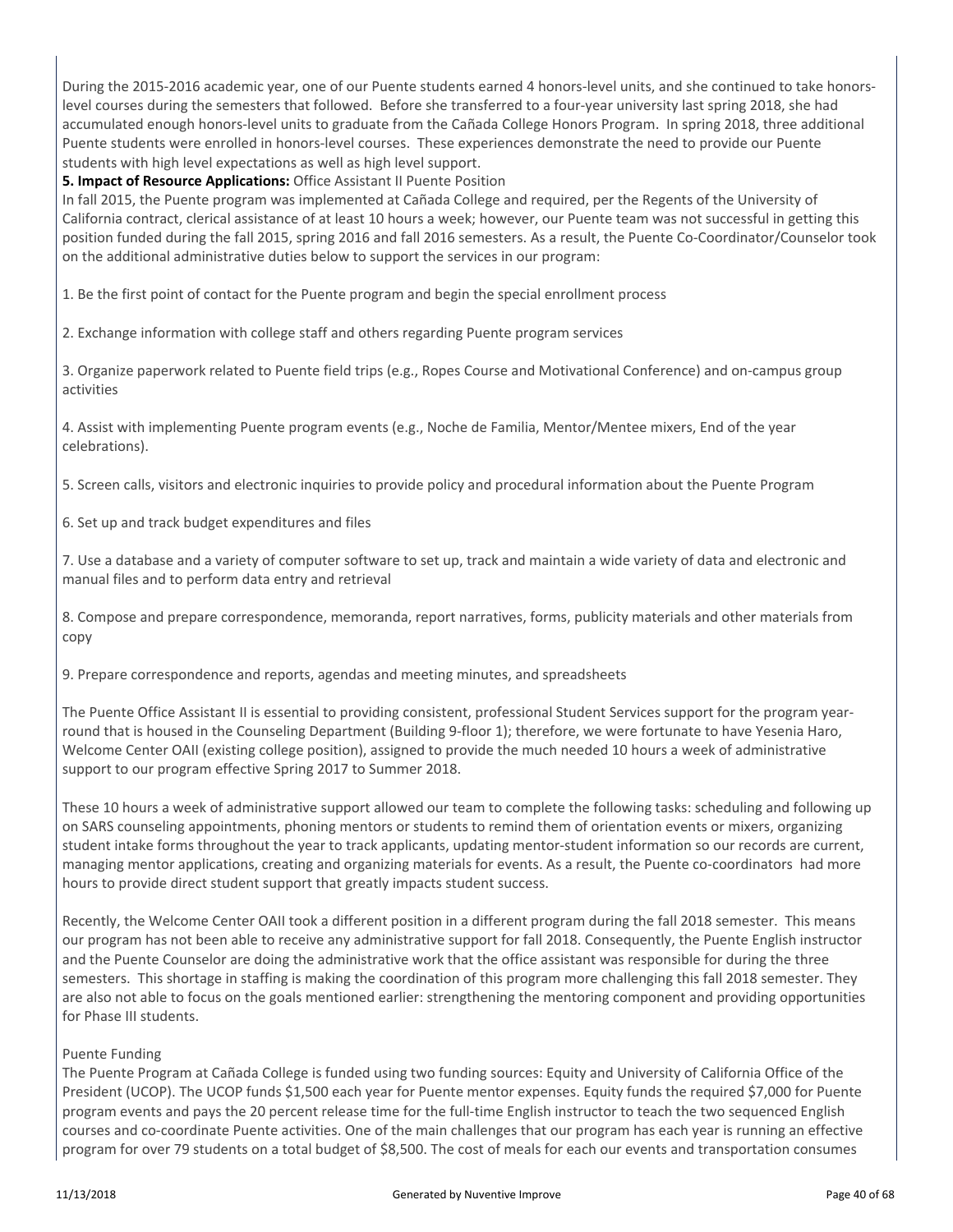most of this budget. This also takes a lot of coordination time on behalf of the co-coordinators since they need to spend time researching cost effective options to meet the program needs, plus the rising cost of these expenses (food and transportation) places an added challenge. For example, this fall 2018 semester our team was not able to fund the Rope Course field trip.

Another challenge our program faces is not being able to provide our students with direct student aid (e.g., books, supplies, calculators, transportation). Although we do everything possible to refer our students to on campus support services and programs, not all of our students are eligible for these services. Many of our students work full-time, so they are not eligible to receive services from programs like EOPS, TRiO and Promise which require students to be enrolled full-time. Given that we serve the most at-risk students it would be great to be able to provide these services as needed.

#### **Current State of the Program**

**6A. State of the Program - Observation:** The Puente Program has experienced growth in the number of Phase I, Phase II and Phase III students that it serves. From the 2015-2016 academic year to the 2018-2019 academic year the Puente Program significantly increased in student enrollment. We currently serve 79 Puente students on campus and coordinate a mentoring program that consists of thirty mentors. Each year the number of Puente students on the Puente counselor's caseload will increase since the program serves each Puente student until they successful transfer to a four-year university. This added growth does not come without its share of challenges. The increase in student counseling appointments, follow up appointments, and early alert intervention is at the core of our student's success and retention. We also expect to add more students during spring 2019 which will add to the number of Puente students who will need direct services (academic counseling).

Additional challenges involve receiving sufficient funding to cover for office supplies that the Puente co-coordinators need to promote and facilitate Puente events, the school supplies that at least 10% of our Puente students struggle to purchase, and an overnight tour of universities for Phase III Puente students. See the attachment titled "Puente Supplies and University Tour that Need Additional Funding" for a list of these supplies and travelling costs. Our action plan would involve officially requesting additional funding from the Equity Committee and teaming up with another program on campus with an experienced staff to coordinate an overnight tour of universities.

Most currently, not having a Welcome Center OAII (assigned 10 hours a week to Puente) is a real challenge. There are many administrative duties that the office assistant used to complete and that the Puente English instructor and Puente counselor must now find time to complete. We also have to recruit more students to join our Puente Program during the spring 2019 semester due to low fall 2018 enrollment. This was the first time we have been faced with this situation due to our district using High School transcripts for English placement. This means our team has also had to create a plan to accelerate our English curriculum (see section 6B).

**6B. State of the Program - Evaluation:** Once our campus hires the Welcome Center OAII replacement position, this person will need to trained on Welcome Center duties before helping us 10 hours a week with Puente Program administrative tasks. This means our Puente Co-Coordinators will need to continue to find to time to complete these administrative tasks. This means that many of the projects that were aimed to grow the program will be put on hold. These activities include: providing opportunities for Phase III students, maintaining the Canada College Puente website, maintaining an active social media presence, and creating an effective outreach plan to ensure that our Puente Program fills every year.

We were not able to recruit 30 students for our 2018-19 cohort. This was the first semester we were not able to meet this goal due to our district using High School transcripts for English placement. We received permission from our Puente Statewide office to tailor our Puente curriculum to meet the needs of the college.

We are planning to accelerate the Puente Project at Cañada College starting in fall 2019. Instead of having the Puente students begin with English 847 in the fall semester and continue on to English 100 in the spring semester, we are planning to have the Puente students begin with English 105 (which is equivalent to English 100) in the fall and continue on to English 110 in the spring semester. We are making this change because it appears that many students who were interested in enrolling into the Puente Project this school year did not because they placed into English 100 and were, therefore, not eligible for the Puente Project. As a result, our cohort this fall semester was half the size of earlier cohorts. The newest multiple measures used to place students into English courses are accelerating many more of our new Cañada College students and placing them directly into English 100 (college-level composition). However, the English Department has seen a significant recent overall decline in success and persistence in English 100. The English Department is aware that more students who are now placing directly into English 100 need much more instructional support during class and outside of class to succeed in English 100 (three-unit collegelevel composition class). This is the reason that the Puente English instructor believes that a five-unit model of English 100, which is called English 105, is a better model for the Puente students. English 105 will provide students with more instructional support during class. Skyline College's and the College of San Mateo's Puente Projects have already made this change to English 105 for their fall semesters. At the moment, the Puente English instructor is working with the Cañada College Curriculum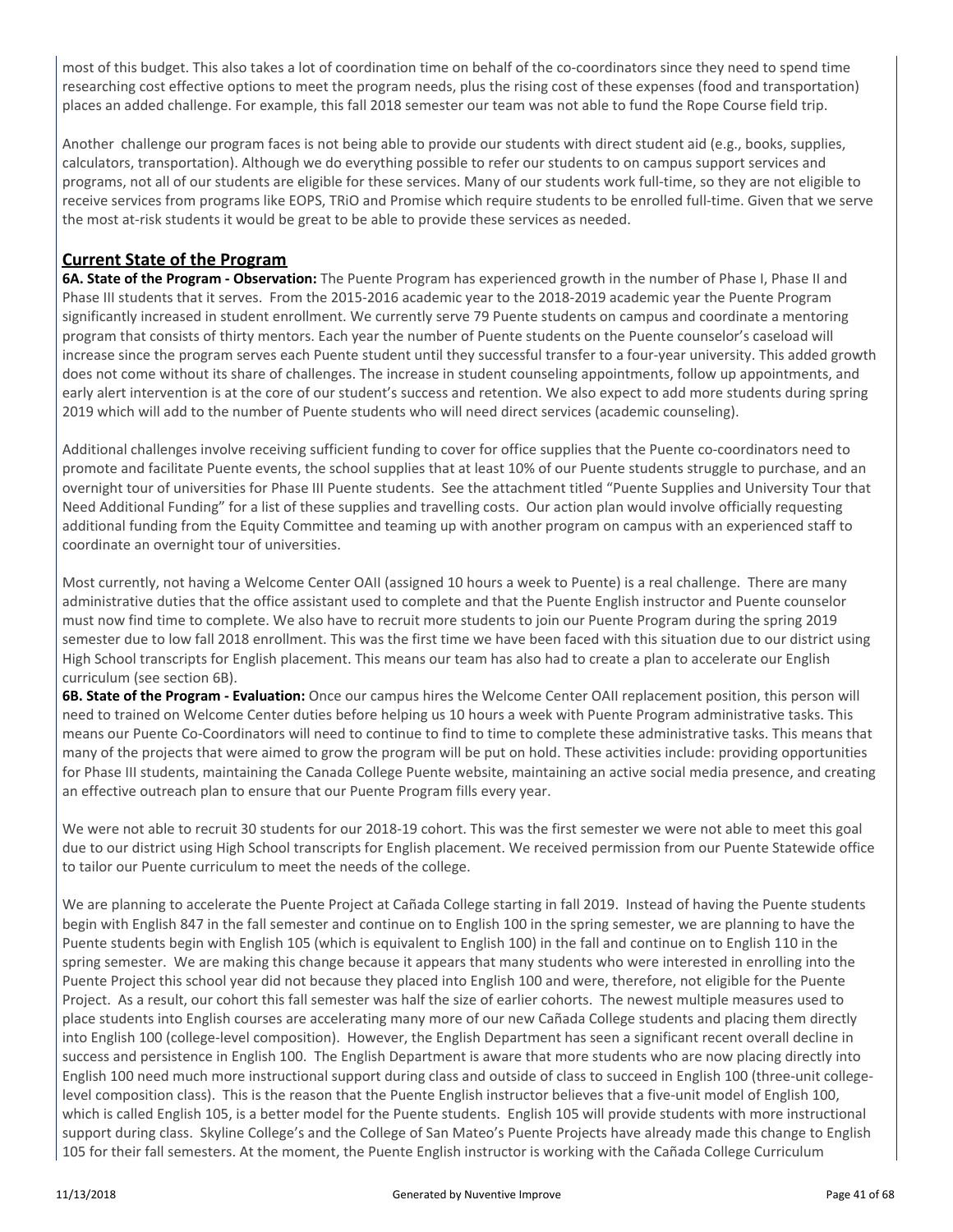Committee to get this new course approved on campus and for the UC, CSU and private colleges to give the new course a transferrability status.

**7A. Current SAOs & SLOs:** 1. Success rates in English: Student will successfully complete English 847

2. Success rates in English: Student will successfully complete English 100

3. Success rates in Career: Student will successfully complete Career 137

4. Success rates in Career: Student will successfully complete Career 110

5. Retention: Program will retain students for the duration of academic portion of the program (i.e. one year)

6. Persistence: Student will persist in three consecutive terms

English 847 and English 100 SLOs:

Student Learning Outcome for English 847 in fall semester: "Students will write a compelling thesis statement that controls the argument of the essay"

Over 70% of the Puente students successfully met this student learning outcome in fall 2017.

Student Learning Outcome for English 100 in spring semester: "Students will draft an essay that conforms to MLA format."

Over 70% of the Puente students successfully met this student learning outcome in spring 2017.

Career 137 and Career 110 SLOs:

Student Learning Outcome for Career 137 in fall semester: "Students will conduct an informational interview and write a report summarizing their experience."

92% of the Puente students successfully met this student learning outcome in spring 2018. These skills are measured using an informational interview rubric that listed evaluative criteria in four different areas.

Student Learning Outcome for Career 110 in spring semester: "Students will write a paper that evaluates coursework for transfer requirements."

100% of the Puente students successfully met this student learning outcome in spring 2018.

**7B. SAO Assessment Plan:** We are currently working with the Research Office (PRIE) to interpret data about our first three cohorts of students that is relevant to our SAO. Once we reach a better understanding of this data, we will be able to design an SAO Assessment Plan that can address desired improvements.

**7C. SAO Assessment Results & Impact:** One of our goals is to work more closely with the Research Office to collect data about our last three cohorts.

**7D. SLO Assessment Plan:** English Courses SLO Assessment Plan

By the end of the fall and spring semesters, most Puente students are successfully meeting the SLOs for English 847 and English 100. The English Department's goal is to have at least 70% of our students achieve these learning outcomes, which the Puente students are accomplishing. To improve these results, a greater percentage of the Puente students can strive to meet these student learning outcomes.

By the end of the fall and spring semesters, the majority of the Puente students are successfully meeting the SLOs for Career 137 and Career 110. These results also demonstrate that the counseling courses are impacting students in a positive way. The Career courses taught on our campus are meant to influence personal development and help students develop lifelong goals that support student persistence and retention; however, unlike the English courses: they are not sequenced. For example, Career 137 (i.e., fall Puente course) is not a prerequisite for Career 110 (i.e., spring Puente course). In addition, these Puente Career courses have been infused by the Puente model that has been articulated by various researchers, including Patricia Gandara, UC Director of the Education Policy Center, Linguistic Minority Research Institute and current faculty at UCLA and author of various books and articles on Latino Higher Education Needs. Among the more salient features of the Puente model are: 1. Supportive peer group; 2. careful monitoring by a counselor; 3. academic and social support learning community; and 4. Puente trained faculty members.

**7E. SLO Assessment Results & Impact:** As previously reported, the first, second, and third Puente cohorts have been successful in meeting the English Department's expectations for the SLOs that have been designated for English 847 and English 100 during the past three years. They have also met the Counseling Department's expectations for the SLOs assigned to the Career 137 and Career 110 courses.

#### **Looking Ahead**

**7F. SAOs & SLOs for the Next Review Cycle:** The SAO for Puente statewide is "through participation in the Puente Project, a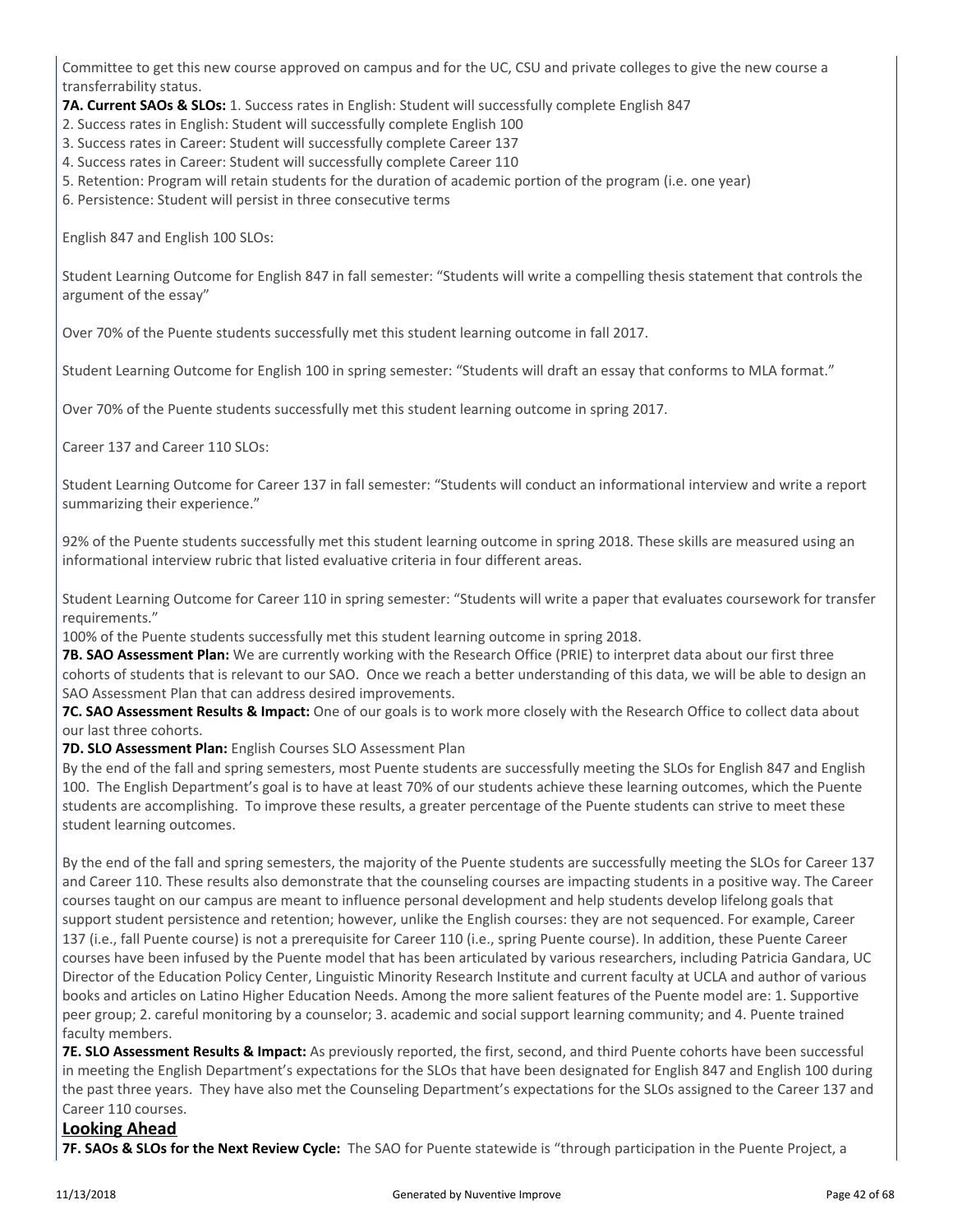student will develop a Student Educational Plan (SEP) with the goal to transfer to a four year college or university." The Puente students are required to meet with their Puente counselor at least once every semester until they transfer to a four-year university. The counseling component includes educational planning to include course selection, choice of major and transfer to four-year institutions. Students are encouraged to take part in volunteer opportunities, visits to four-year universities, and community and cultural-based activities throughout the academic year.

English SLOs for the Next Review Cycle

The same SLOs for English 847 and English 100 will be evaluated in the future fall and spring semesters.

Although Professor Valenzuela gives students early feedback about their theses, some students do not address the feedback in their revised essays. This could be because students do not understand the feedback or do not know how to clarify their theses. Professor Valenzuela is now requiring that all of her students meet with her and with tutors to complete two tutor forms that require students to develop two writing skills that were identified in Professor Valenzuela's feedback.

Career SLOs for the Next Review Cycle

Career 137 SLO for Fall 2018: "Students will conduct an informational interview and write a report summarizing their experience."

Career 110 SLO for Spring 2019: "Students will write a paper that evaluates coursework for transfer requirements." Counseling, mentoring and instruction are the three main components of the program. This means the students are benefiting

from the material covered in the career courses and they are developing critical thinking skills.

**9. Program Improvement Initiatives:** \* See objectives and action plans to view list of requested supplies. **Program Review Narrative Status:** Complete

# **Objective: Academic Supplies for Ten Percent of Puente Cohort**

By supplying school materials, which include books, to the most needy Puente students, the Puente Program would be helping them begin the semester strong with sufficient academic materials

**Objective Status:** 1 - New (PR)

**Objective Year:** 2019-2020, 2020-2021, 2021-2022

**Estimated Start Date:** 08/01/2019

**Estimated Completion Date:** 05/31/2022

**Please select the college goals with which this objective aligns.:** Student Completion/Success - Provide educational and student services programs that highlight inclusivity, diversity, and equity in their mission to help students meet their unique educational goals and minimize logistical and financial barriers to success., Organizational Development - Focus institutional resources on the structures, processes, and practices that invest in a diverse student population and prioritize and promote equitable, inclusive, and transformative learning.

Please select the districct goals with which this objective aligns.: District Goal #1 - Develop and Strengthen Educational Offerings, Interventions, and Support Programs that Increase Student Access & Success

### *Action Plans*

**2019-2020 -** To provide academic supplies to our most needy students in the Puente Program (Active)

**Who's Responsible for Completing this Action Plan?:** Sandra Mendez and Yolanda Valenzuela **Estimated Completion Date:** May 2022

### *Resource Requests*

Career Kits - These Career Kits would be given to our neediest students who are not able to afford the costs of the course materials for their Career 137 course. Access to these items would remove obstacles for them to help them achieve better outcomes in the class. This would also show them how committed everyone at the college is to their success.

**Type of Resource:** Supplies (Items less than \$5000) **Cost:** 425.1

**Graphic Calculators for Loan -** These graphic calculators would be given to our neediest 10 students who are not able to afford the costs of the course materials for their math courses. Our Puente students are counseled to complete their English and math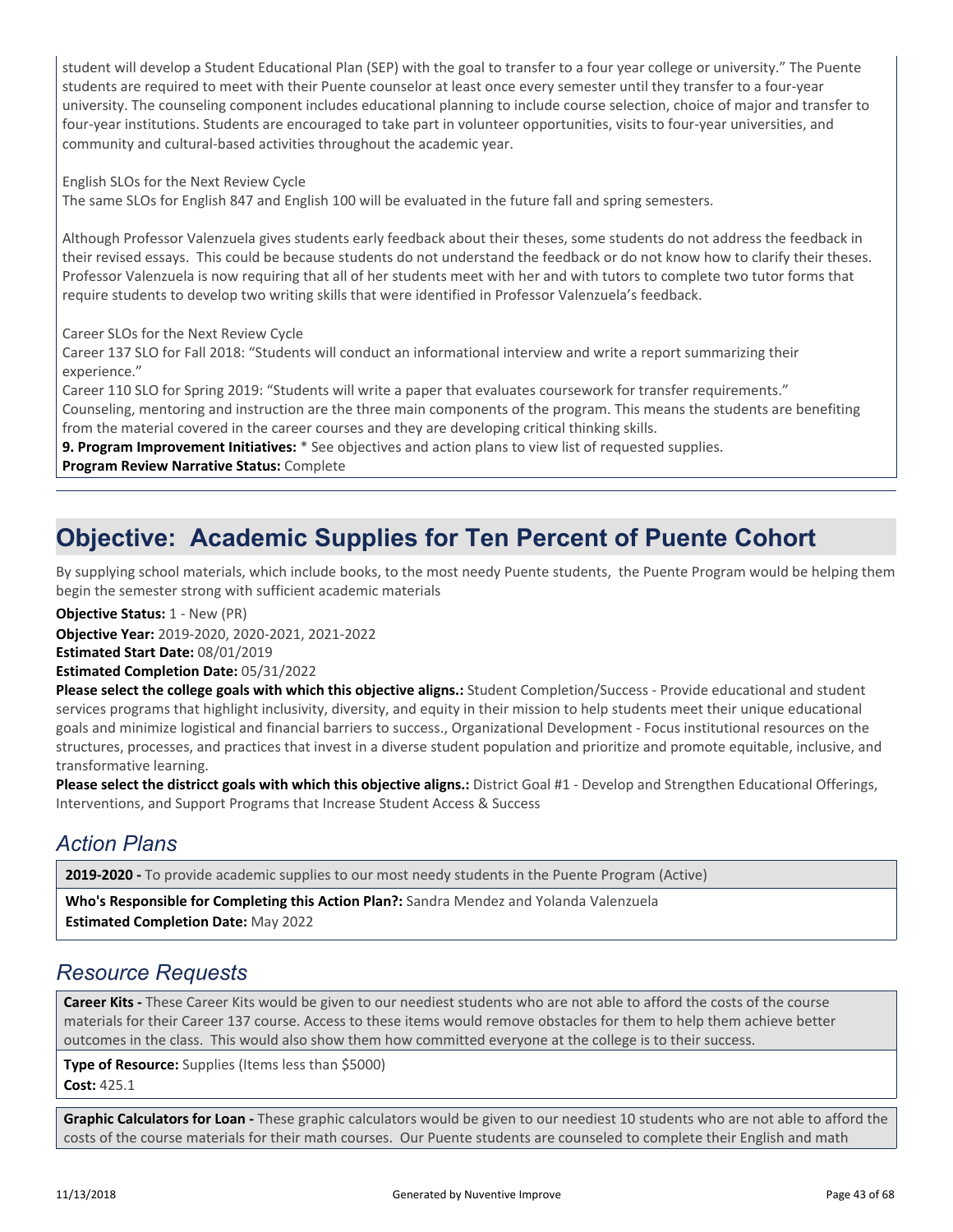# **CAN Program Review (Student Services) - Puente (Odd Year)**

requirements at the beginning of their college careers. Access to these items would remove obstacles for them to help them achieve better outcomes in the class. This would also show them how committed everyone at the college is to their success.

**Type of Resource:** Supplies (Items less than \$5000) **Cost:** 1270.49

Laptop Computers for Loan - These laptop computers would be given to our neediest 10 students who are not able to afford computers to complete their on-line Canvas assignments and typed essays. Access to these items would remove obstacles for them to help them achieve better outcomes in the class. This would also show them how committed everyone at the college is to their success. The price include computer model Dell Latitude E7470, carrying case, adapter, and five-year warranty.

**Type of Resource:** Equipment (Items Over \$5000) **Cost:** 12430.69

**Office Supplies for Students -** These office supplies would be given to our neediest 10 students who are not able to afford the costs of necessary office supplies. These office supplies include pencils, pens, paper clips, small post-its, erasers, composition notebooks, small staplers, highlighters, and small flashdrives. Access to these items would remove obstacles for them to help them achieve better outcomes in the class. This would also show them how committed everyone at the college is to their success.

**Type of Resource:** Supplies (Items less than \$5000) **Cost:** 268

**Textbooks for English 847 and English 100 Puente Students -** These textbooks for Puente English classes would be given to our neediest 10 students who are not able to afford the costs of the required books. Access to these items would remove obstacles for them to help them achieve better outcomes in the class. This would also show them how committed everyone at the college is to their success.

**Type of Resource:** Supplies (Items less than \$5000) **Cost:** 1460

### **Objective: Office Supplies for Required Events**

Each semester, the Puente State Office requires that the two Puente Program Co-Coordinators facilitate for the Puente students and mentors certain required events. Some of these required events include a mentor training, Family Night, social mixers for the mentors and mentees, and an end-of-the-year celebration where students and mentors receive certificates. In other words, the cocoordinators need these supplies to offer these required events so that our Puente Program can achieve compliance.

**Objective Year:** 2019-2020, 2020-2021, 2021-2022 **Estimated Start Date:** 08/01/2019 **Estimated Completion Date:** 05/31/2022 **Objective Status:** 2 - Continuing (PR)

**Please select the college goals with which this objective aligns.:** Community Connections - Build and strengthen collaborative relationships and partnerships that support the needs of, reflect, and enrich our diverse and vibrant local community. **Please select the districct goals with which this objective aligns.:** District Goal #1 - Develop and Strengthen Educational Offerings, Interventions, and Support Programs that Increase Student Access & Success

### *Resource Requests*

**Office Supplies for Required Events -** Each semester, the Puente State Office requires that the two Puente Program Co-Coordinators facilitate for the Puente students and mentors certain required events. Some of these required events include a mentor training, Family Night, social mixers for the mentors and mentees, and an end-of-the-year celebration where students and mentors receive certificates.

**Type of Resource:** Supplies (Items less than \$5000) **Cost:** 546.57

# **Objective: Overnight University Tour**